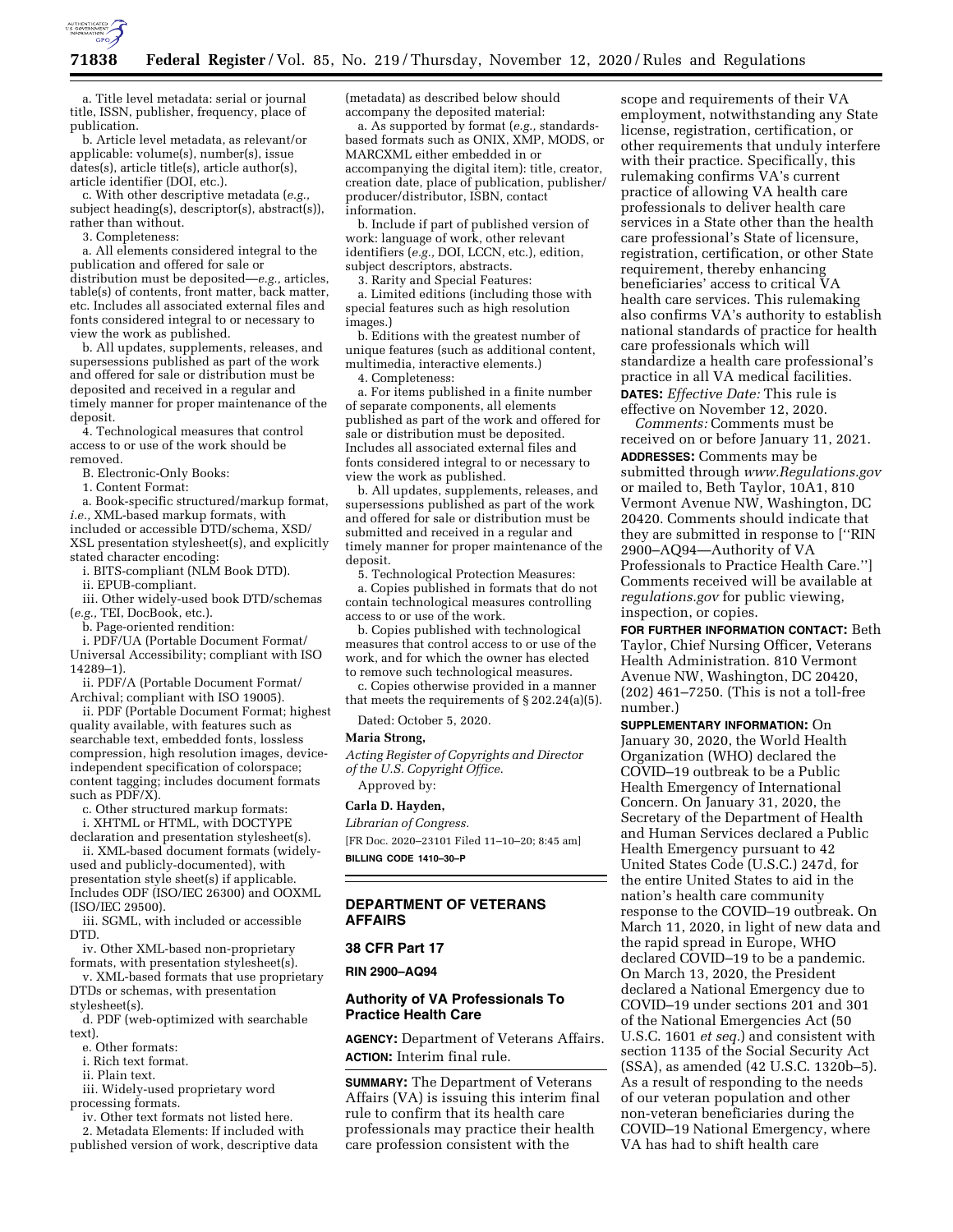professionals to other locations or duties to assist in the care of those affected by this pandemic, VA has become acutely aware of the need to promulgate this rule to clarify the policies governing VA's provision of health care.

This rule is intended to confirm that VA health care professionals may practice their health care profession consistent with the scope and requirements of their VA employment, notwithstanding any State license, registration, certification, or other requirements that unduly interfere with their practice. In particular, it will confirm (1) VA's continuing practice of authorizing VA health care professionals to deliver health care services in a State other than the health care professional's State of licensure, registration, certification, or other requirement; and (2) VA's authority to establish national standards of practice for health care professions via policy, which will govern their employment, subject only to State laws where the health care professional is licensed, credentialed, registered, or subject to some other State requirements that do not unduly interfere with those duties.

We note that the term State as it applies to this rule means each of the several States, Territories, and possessions of the United States, the District of Columbia, and the Commonwealth of Puerto Rico, or a political subdivision of such State. This definition is consistent with the term State as it is defined in 38 U.S.C. 101(20).

A conflicting State law is one that would unduly interfere with the fulfillment of a VA health care professional's Federal duties. We note that the policies and practices confirmed in this rule only apply to VA health care professionals appointed under 38 U.S.C. 7306, 7401, 7405, 7406, or 7408 or title 5 of the U.S. Code, which does not include contractors working in VA medical facilities or those working in the community.

VA has long understood its governing statutory authorities to permit VA to engage in these practices. Section 7301(b) of title 38 the U.S. Code establishes that the primary function of the Veterans Health Administration (VHA) within VA is to provide a complete medical and hospital service for the medical care and treatment of veterans. To allow VHA to carry out its medical care mission, Congress established a comprehensive personnel system for certain VA health care professionals, independent of the civil service rules. See Chapters 73–74 of title 38 of the U.S. Code. Congress granted the Secretary express statutory authority

to establish the qualifications for VA's health care professionals, determine the hours and conditions of employment, take disciplinary action against employees, and otherwise regulate the professional activities of those individuals. 38 U.S.C. 7401–7464.

Section 7402 of 38 U.S.C. establishes the qualifications of appointees. To be eligible for appointment as a VA employee in a health care profession covered by section 7402(b) (other than a medical facility Director appointed under section 7402(b)(4)), most individuals, after appointment, must, among other requirements, be licensed, registered, or certified to practice their profession in a State, or satisfy some other State requirement. However, the standards prescribed in section 7402(b) establish only the basic qualifications for VA health care professionals and do not limit the Secretary from establishing other qualifications or rules for health care professionals.

In addition, the Secretary is responsible for the control, direction, and management of the Department, including agency personnel and management matters. See 38 U.S.C. 303.

Such authorities permit the Secretary to further regulate the health care professions to make certain that VA's health care system provides safe and effective health care by qualified health care professionals to ensure the wellbeing of those veterans who have borne the battle. In this rulemaking, VA is detailing its authority to manage its health care professionals by stating that they may practice their health care profession consistent with the scope and requirements of their VA employment, notwithstanding any State license, registration, certification, or other State requirements that unduly interfere with their practice. VA believes that this is necessary in order to provide additional protection for VA health care professionals against adverse State actions proposed or taken against them when they are practicing within the scope of their VA employment, particularly when they are practicing across State lines or when they are performing duties consistent with a VA national standard of practice for their health care profession.

#### **Practice Across State Lines**

Historically, VA has operated as a national health care system that authorizes VA health care professionals to practice in any State as long as they have a valid license, registration, certification, or fulfill other State requirements in at least one State. In doing so, VA health care professionals have been practicing within the scope of

their VA employment regardless of any unduly burdensome State requirements that would restrict practice across State lines. We note, however, that VA may only hire health care professionals who are licensed, registered, certified, or satisfy some other requirement in a State, unless the statute requires or provides otherwise (*e.g.,* 38 U.S.C. 7402(b)(14)).

The COVID–19 pandemic has highlighted VA's acute need to exercise its statutory authority of allowing VA health care professionals to practice across State lines. In response to the pandemic, VA needed to and continues to need to move health care professionals quickly across the country to care for veterans and other beneficiaries and not have State licensure, registration, certification, or other State requirements hinder such actions. Put simply, it is crucial for VA to be able to determine the location and practice of its VA health care professionals to carry out its mission without any unduly burdensome restrictions imposed by State licensure, registration, certification, or other requirements. This rulemaking will support VA's authority to do so and will provide an increased level of protection against any adverse State action being proposed or taken against VA health care professionals who practice within the scope of their VA employment.

Since the start of the pandemic, in furtherance of VA's Fourth Mission, VA has rapidly utilized its resources to assist parts of the country that are undergoing serious and critical shortages of health care resources. VA's Fourth Mission is to improve the Nation's preparedness for response to war, terrorism, national emergencies, and natural disasters by developing plans and taking actions to ensure continued service to veterans, as well as to support national, State, and local emergency management, public health, safety and homeland security efforts.

VA has deployed personnel to support other VA medical facilities that have been impacted by COVID–19 as well as provided support to State and community nursing homes. As of July 2020, VA has deployed personnel to more than 45 States. VA utilized the Disaster Emergency Medical Personnel System (DEMPS), VA's main deployment program, for VA health care professionals to travel to locations deemed as national emergency or disaster areas, to help provide health care services in places such as New Orleans, Louisiana, and New York City, New York. As of June 2020, a total of 1,893 staff have been mobilized to meet the needs of our facilities and Fourth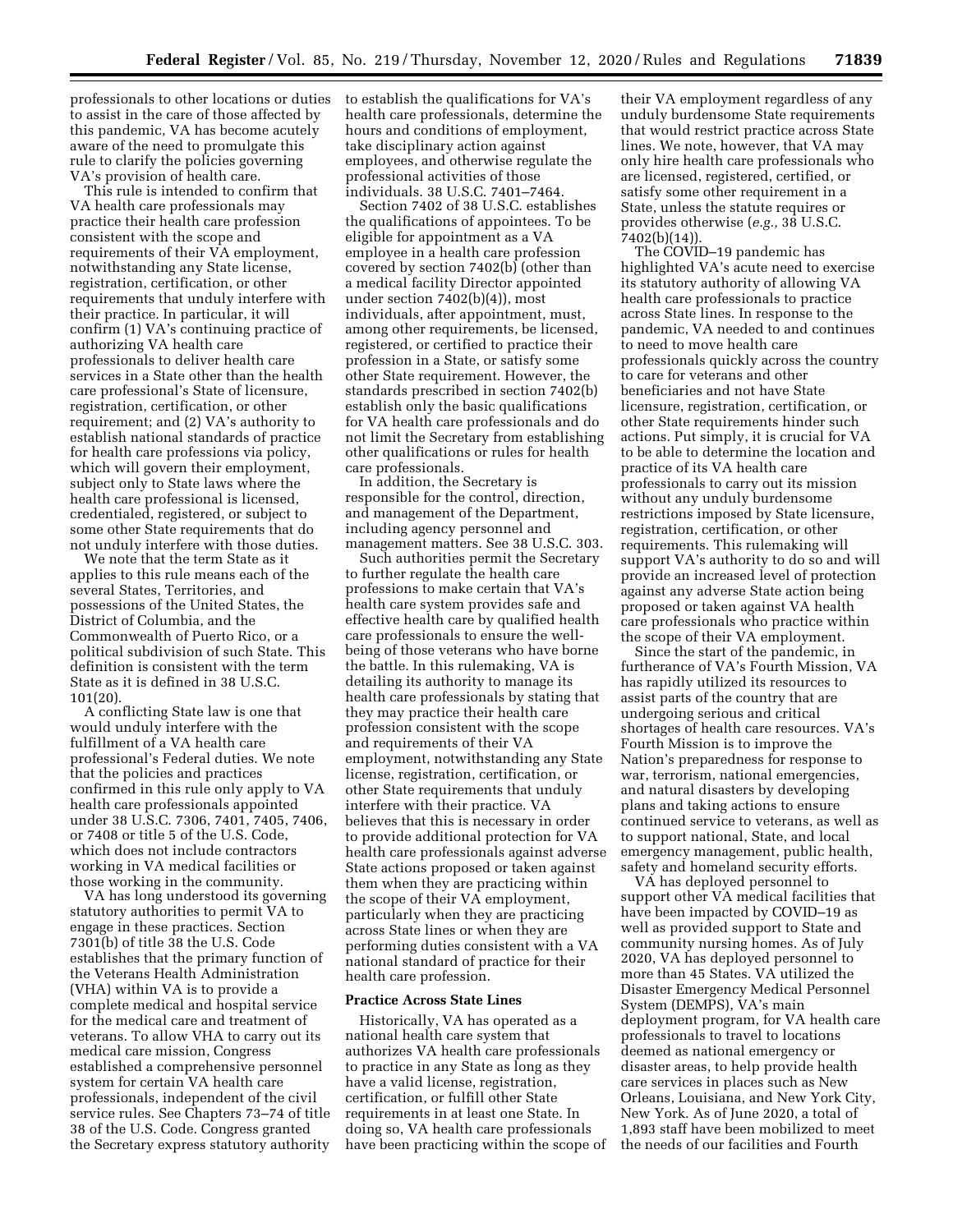Mission requests during the pandemic. VA deployed 877 staff to meet Federal Emergency Management Agency (FEMA) Mission requests, 420 health care professionals were deployed as DEMPS response, 414 employees were mobilized to cross level staffing needs within their Veterans Integrated Service Networks (VISN), 69 employees were mobilized to support needs in another VISN, and 113 Travel Nurse Corps staff responded specifically for COVID–19 staffing support. In light of the rapidly changing landscape of the pandemic, it is crucial for VA to be able to move its health care professionals quickly across the country to assist when a new hot spot emerges without fear of any adverse action from a State be proposed or taken against a VA health care professional.

We note that, in addition to providing in person health care across State lines during the pandemic, VA also provides telehealth across State lines. VA's video to home services have been heavily leveraged during the pandemic to deliver safe, quality VA health care while adhering to Centers for Disease Control and Prevention (CDC) physical distancing guidelines. Video visits to veterans' homes or other offsite location have increased from 41,425 in February 2020 to 657,423 in July of 2020. This represents a 1,478 percent utilization increase. VA has specific statutory authority under 38 U.S.C. 1730C to allow health care professionals to practice telehealth in any State regardless of where they are licensed, registered, certified, or satisfy some other State requirement. This rulemaking is consistent with Congressional intent under Public Law 115–185, sec. 151, June 6, 2018, codified at 38 U.S.C. 1730C for all VA health care professionals to practice across State lines regardless of the location of where they provide health care. This rulemaking will ensure that VA professionals are protected regardless of how they provide health care, whether it be via telehealth or in-person.

Beyond the current need to mobilize health care resources quickly to different parts of the country, this practice of allowing VA health care professionals to practice across State lines optimizes the VA health care workforce to meet the needs of all VA beneficiaries year-round. It is common practice within the VA health care system to have primary and specialty health care professionals routinely travel to smaller VA medical facilities or rural locations in nearby States to provide care that may be difficult to obtain or unavailable in that community. As of January 14, 2020, out

of 182,100 licensed health care professionals who are employed by VA, 25,313 or 14 percent do not hold a State license, registration, or certification in the same State as their main VA medical facility. This number does not include the VA health care professionals who practice at a main VA medical facility in one State where they are licensed, registered, certified, or hold some other State requirement, but also practice at a nearby Community Based Outpatient Clinic (CBOC) in a neighboring State where they do not hold such credentials. Indeed, 49 out of the 140 VA medical facilities nationwide have one or more sites of care in a different State than the main VA medical facility.

Also, VA has rural mobile health units that provide health care services to veterans who have difficulty accessing VA health care facilities. These mobile units are a vital source of health care to veterans who live in rural and medically underserved communities. Some of the services provided by the mobile units include, but are not limited to, health care screening, mental health outreach, influenza and pneumonia vaccinations, and routine primary care. The rural mobile health units are an integral part of VA's goal of encouraging healthier communities and support VA's preventative health programs. Health care professionals who provide health care in these mobile units may provide services in various States where they may not hold a license, registration, or certification, or satisfy some other State requirement. It is critical that these health care professionals are protected from any adverse State action proposed or taken when performing these crucial services.

In addition, the practice of health care professionals of providing health care across State lines also gives VA the flexibility to hire qualified health care professionals from any State to meet the staffing needs of a VA health care facility where recruitment or retention is difficult. As of December 31, 2019, VA had approximately 13,000 vacancies for health care professions across the country. As a national health care system, it is imperative for VA to be able to recruit and retain health care professionals, where recruitment and retention is difficult, to ensure there is access to health care regardless of where the VA beneficiary resides. Permitting VA health care professionals to practice across State lines is an important incentive when trying to recruit for these vacancies, particularly during a pandemic, where private health care facilities have greater flexibility to offer more competitive pay and benefits. This is also especially beneficial in recruiting

spouses of active service members who frequently move across the country.

#### **National Standard of Practice**

This rulemaking also confirms VA's authority to establish national standards of practice for health care professions. We note that this rulemaking does not create any such national standards; all national standards of practice will be created via policy. For the purposes of this rulemaking, a national standard of practice describes the tasks and duties that a VA health care professional practicing in the health care profession may perform and may be permitted to undertake. Having a national standard of practice means that individuals from the same VA health care profession may provide the same type of tasks and duties regardless of the VA medical facility where they are located or the State license, registration, certification, or other State requirement they hold. We emphasize that VA will determine, on an individual basis, that a health care professional has the necessary education, training, and skills to perform the tasks and duties detailed in the national standard of practice.

The need for national standards of practice have been highlighted by VA's large-scale initiative regarding the new electronic health record (EHR). VA's health care system is currently undergoing a transformational initiative to modernize the system by replacing its current EHR with a joint EHR with Department of Defense (DoD) to promote interoperability of medical data between VA and DoD. VA's new EHR system will provide VA and DoD health care professionals with quick and efficient access to the complete picture of a veteran's health information, improving VA's delivery of health care to our nation's veterans.

For this endeavor, DoD and VA established a joint governance over the EHR system. In order to be successful, VA must standardize clinical processes with DoD. This means that all health care professionals in DoD and VA who practice in a certain health care profession must be able to carry out the same duties and tasks irrespective of State requirements. The reason why this is important is because each health care profession is designated a role in the EHR system that sets forth specific privileges within the EHR that dictate allowed tasks for such profession. These tasks include, but are not limited to, dispensing and administrating medications; prescriptive practices; ordering of procedures and diagnostic imaging; and required level of oversight. VA has the ability to modify these privileges within EHR, however, VA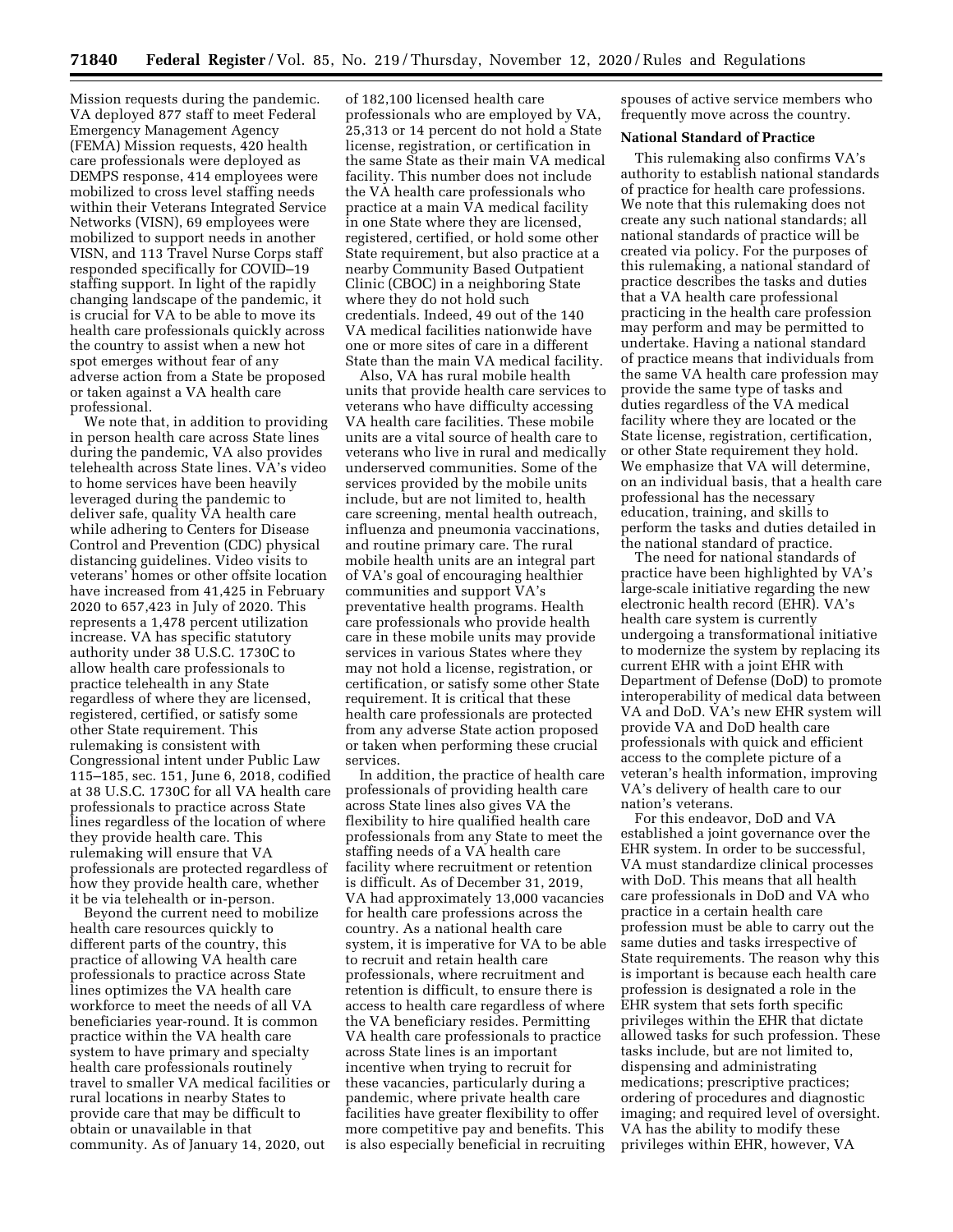cannot do so on an individual user level, but rather at the role level for each health care profession. In other words, VA cannot modify the privileges for all health care professionals in one State to be consistent with that State's requirements; instead, the privileges can only be modified for every health care professional in that role across all States. Therefore, the privileges established within EHR cannot be made facility or State specific.

In order to achieve standardized clinical processes, VA and DoD must create the uniform standards of practice for each health care specialty. Currently, DoD has specific authority from Congress to create national standards of practice for their health care professionals under 10 U.S.C. 1094. While VA lacks a similarly specific statute, VA has the general statutory authority, as explained above, to regulate its health care professionals and authorize health care practices that preempt conflicting State law. This regulation will confirm VA's authority to do so. Absent such standardized practices, it will be incredibly difficult for VA to achieve its goal of being an active participant in EHR modernization because either some VA health care professionals would fear potential adverse State actions or DoD and VA would need to agree upon roles that are consistent with the most restrictive States' requirements to ensure that all health care professionals are acting within the scope of their State requirements. VA believes that agreement upon roles that are consistent with the most restrictive State is not an acceptable option because it will lead to delayed care and consequently decreased access and level of health care for VA beneficiaries.

One example that impacts multiple health care professions throughout the VA system is the ability to administer medication without a provider (physician or advanced practice nurse practitioner) co-signature. As it pertains to nursing, almost all States permit nurses to follow a protocol; however, some States, such as New York, North Carolina, and South Carolina, do not permit nurses to follow a protocol without a provider co-signature. A protocol is a standing order that has been approved by medical and clinical leadership if a certain sequence of health care events occur. For instance, if a patient is exhibiting certain signs of a heart attack, there is a protocol in place to administer potentially lifesaving medication. If the nurse is the first person to see the signs, the nurse will follow the approved protocol and immediately administer the medication.

However, if the nurse cannot follow the protocol and requires a provider cosignature, administration of the medication will be delayed until a provider is able to co-sign the order, which may lead to the deterioration of the patient's condition. This also increases the provider's workload and decreases the amount of time the provider can spend with patients.

Historically, VA physical therapists (PTs), occupational therapists, and speech therapists were routinely able to determine the need to administer topical medications during therapy sessions and were able to administer the topical without a provider co-signature. However, in order to accommodate the new EHR system and variance in State requirements, these therapists would need to place an order for all medications, including topicals, which would leave these therapists waiting for a provider co-signature in the middle of a therapy session, thus delaying care. Furthermore, these therapists also routinely ordered imaging to better assess the clinical needs of the patient, but would also have to wait for a provider co-signature, which will further delay care and increase provider workload.

In addition to requiring provider cosignatures, there will also be a significant decrease in access to care due to other variances in State requirements. For instance, direct access to PTs will be limited in order to ensure that the role is consistent with all State requirements. Direct access means that a beneficiary may request PT services without a provider's referral. However, while almost half of the States allow unrestricted direct access to PTs, over half of the States have some limitations on requesting PT services. For instance, in Alabama, a licensed PT may perform an initial evaluation and may only provide other services as delineated in specific subdivisions of the Alabama Physical Therapy Practice Act. Furthermore, in New York, PT treatment may be rendered by a licensed PT for 10 visits or 30 days, whichever shall occur first, without a referral from a physician, dentist, podiatrist, nurse practitioner, or licensed midwife. This is problematic as VA will not be able to allow for direct access due to these variances and direct access has been shown to be beneficial for patient care. Currently, VISN 23 is completing a two-year strategic initiative to implement direct access and have PTs embedded into patient aligned care teams (PACT). Outcomes thus far include decreased wait times, improved veteran satisfaction, improved provider satisfaction, and improved functional outcomes.

Therefore, VA will confirm its authority to ensure that health care professionals are protected against State action when they adhere to VA's national standards of practice. We reiterate that this rulemaking does not establish national standards of practice for each health care profession, but merely confirms VA's authority to do so, thereby preempting any State restrictions that unduly interfere with those practices. The actual national standards of practice will be developed in subregulatory policy for each health care profession. As such, VA will make a concerted effort to engage appropriate stakeholders when developing the national standards of practice.

### **Preemption**

As previously explained, in this rulemaking, VA is confirming its authority to manage its health care professionals. Specifically, this rulemaking will confirm VA's longstanding practice of allowing its health care professionals to practice in a State where they do not hold a license, registration, certification, or satisfy some other State requirement. The rule will also confirm that VA health care professionals must adhere to VA's national standards of practice, as determined by VA policy, irrespective of conflicting State licensing, registration, certification, or other State requirements that unduly burden that practice. We do note that VA health care professionals will only be required to perform tasks and duties to the extent of their education, skill, and training. For instance, VA would not require a registered nurse to perform a task that the individual nurse was not trained to perform.

Currently, practice in accordance with VA employment, including practice across State lines or adhering to a VA standard of practice, may jeopardize VA health care professionals' credentials or result in fines and imprisonment for unauthorized health care practice. This is because most States have restrictions that limit health care professionals' practice or have rules that prohibit health care professionals from furnishing health care services within that State without a license, registration, certification, or other requirement from that State. We note that, some States, for example Rhode Island, Utah, and Michigan, have enacted legislation or regulations that specifically allow certain VA health care professionals to practice in those States when they do not hold a State license.

Several VA health care professionals have already had actions proposed or taken against them by various States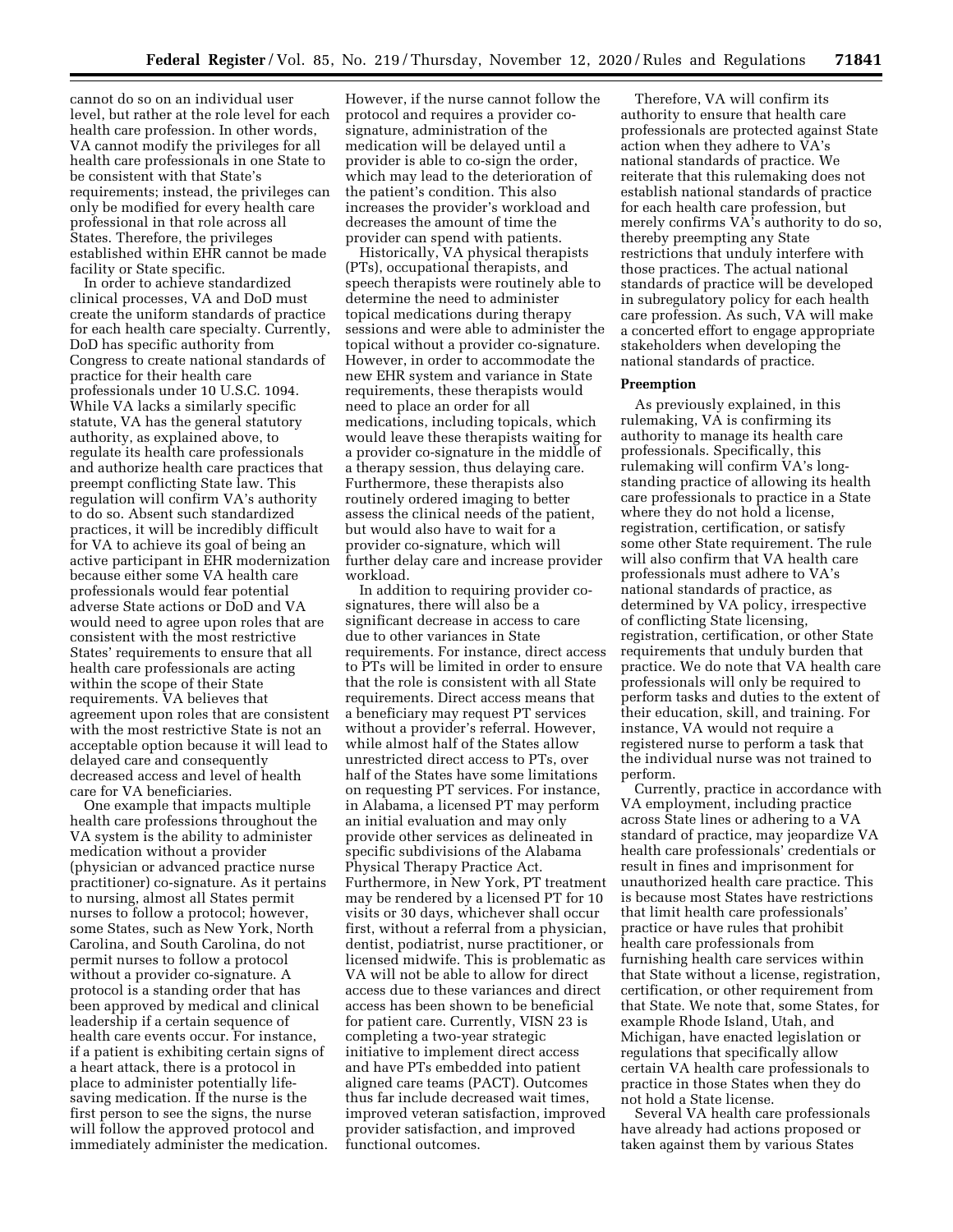while practicing health care within the scope of their VA employment, while they either practiced in a State where they do not hold a license, registration, certification, or other State requirement that unduly interfered with their VA employment. In one instance, a VA psychologist was licensed in California but was employed and providing supervision of a trainee at the VA Medical Center (VAMC) in Nashville, Tennessee. California psychology licensing laws require supervisors to hold a license from the State where they are practicing and do not allow for California licensed psychologists to provide supervision to trainees or unlicensed psychologists outside the State of California. The California State Psychology Licensing Board proposed sanctions and fines of \$1,000 for violating section 1387.4(a) of the CA Code of Regulations (CCR). The VA system did not qualify for the exemption of out of State supervision requirements listed in CCR section 1387.4. In addition, a VA physician who was licensed in Oregon, but was practicing at a VAMC in Biloxi, Mississippi had the status of their license changed from active to inactive because the Oregon Medical Board determined the professional did not reside in Oregon, in violation of Oregon's requirement that a physician physically reside in the State in order to maintain an active license.

This rulemaking serves to preempt State requirements, such as the ones discussed above, that were or can be used to take an action against VA health care professionals for practicing within the scope of their VA employment. State licensure, registration, certification, and other State requirements are preempted to the extent such State laws unduly interfere with the ability of VA health care professionals to practice health care while acting within the scope of their VA employment. As explained above, Congress provided general statutory provisions that permit the VA Secretary to authorize health care practices by health care professionals at VA, which serve to preempt conflicting State laws that unduly interfere with the exercise of health care by VA health care professionals pursuant to that authorization. Although some VA health care professionals are required by Federal statute to have a State license, *see, e.g.,* 38 U.S.C. 7402(b)(1)(C) (providing that, to be eligible to be appointed to a physician position at the VA, a physician must be licensed to practice medicine, surgery, or osteopathy in a State), a State may not attach a condition to the license that is

unduly burdensome to or unduly interferes with the practice of health care within the scope of VA employment.

Under well-established interpretations of the Supremacy Clause, Federal laws and policies authorizing VA health care professionals to practice according to VA standards preempt conflicting State law: that is, a State law that prevents or unreasonably interferes with the performance of VA duties. *See, e.g., Hancock* v. *Train,* 426 U.S. 167, 178–81 (1976); *Sperry* v. *Florida,* 373 U.S. 379, 385 (1963); *Miller* v. *Arkansas,* 352 U.S. 187 (1956); *Ohio* v. *Thomas,* 173 U.S. 276, 282–84 (1899); *State Bar Disciplinary Rules as Applied to Federal Government Attorneys,* 9 Op. O.L.C. 71, 72–73 (1985). When a State law does not conflict with the performance of Federal duties in these ways, VA health care professionals are required to abide by the State law. Therefore, VA's policies and regulations will preempt State licensure, registration, and certification laws, rules, or other requirements only to the extent they conflict with the ability of VA health care professionals to practice health care while acting within the scope of their VA employment.

We emphasize that, in instances where there is no conflict with State requirements, VA health care professionals should abide by the State requirement. For example, if a State license requires a health care professional to have a certain number of hours of continuing professional education per year to maintain their license, the health care professional must adhere to this State requirement if it does not prevent or unduly interfere with the exercise of VA employment. To determine whether a State requirement is conflicting, VA would assess whether the State law unduly interferes on a case-by-case basis. For instance, if Oregon requires all licensed physicians to reside in Oregon, VA would likely find that it unduly interferes with already licensed VA physicians who reside and work for VA in the State of Mississippi. We emphasize that the intent of the regulation is to only preempt State requirements that are unduly burdensome and interfere with a VA health care professionals' practice for the VA. For instance, it would not require a State to issue a license to an individual who does not meet the education requirements to receive a license in that State. We note that this rulemaking also does not affect VA's existing requirement that all VA health care professionals adhere to restrictions imposed by the Controlled Substances

Act, 21 U.S.C. 801 *et seq.* and implementing regulations at 21 CFR 1300, *et seq.,* to prescribe or administer controlled substances.

Any preemption of conflicting State requirements will be the minimum necessary for VA to effectively furnish health care services. It would be costly and time-consuming for VA to lobby each State board for each health care profession specialty to remove restrictions that impair VA's ability to furnish health care services to beneficiaries and then wait for the State to implement appropriate changes. Doing so would not guarantee a successful result.

### **Regulation**

For these reasons, VA is establishing a new regulation titled Health care professionals' practice in VA, which will be located at 38 CFR 17.419. This rule will confirm the ability of VA health care professionals to practice their health care profession consistent with the scope and requirements of their VA employment, notwithstanding any State license, registration, certification, or other requirements that unduly interfere with their practice.

Subsection (a) of § 17.419 contains the definitions that will apply to the new section. Subsection (a)(1) contains the definition for beneficiary. We are defining the term beneficiary to mean a veteran or any other individual receiving health care under title 38 of the U.S. Code. We are using this definition because VA provides health care to veterans, certain family members of veterans, servicemembers, and others. This is VA's standard use of this term.

Subsection (a)(2) contains the definition for health care professional. We are defining the term health care professional to be an individual who meets specific criteria that is listed below.

Subsection (a)(2)(i) will require that a health care professional be appointed to an occupation in VHA that is listed or authorized under 38 U.S.C. 7306, 7401, 7405, 7406, or 7408 or title 5 of the U.S. Code.

Subsection (a)(2)(ii) requires that the individual is not a VA-contracted health care professional. A health care professional does not include a contractor or a community health care professional because they are not considered VA employees nor appointed under 38 U.S.C. 7306, 7401, 7405, 7406, or 7408 or title 5 of the U.S. Code.

Subsection (a)(2)(iii) lists the required qualifications for a health care professional. We note that these qualifications do not include all general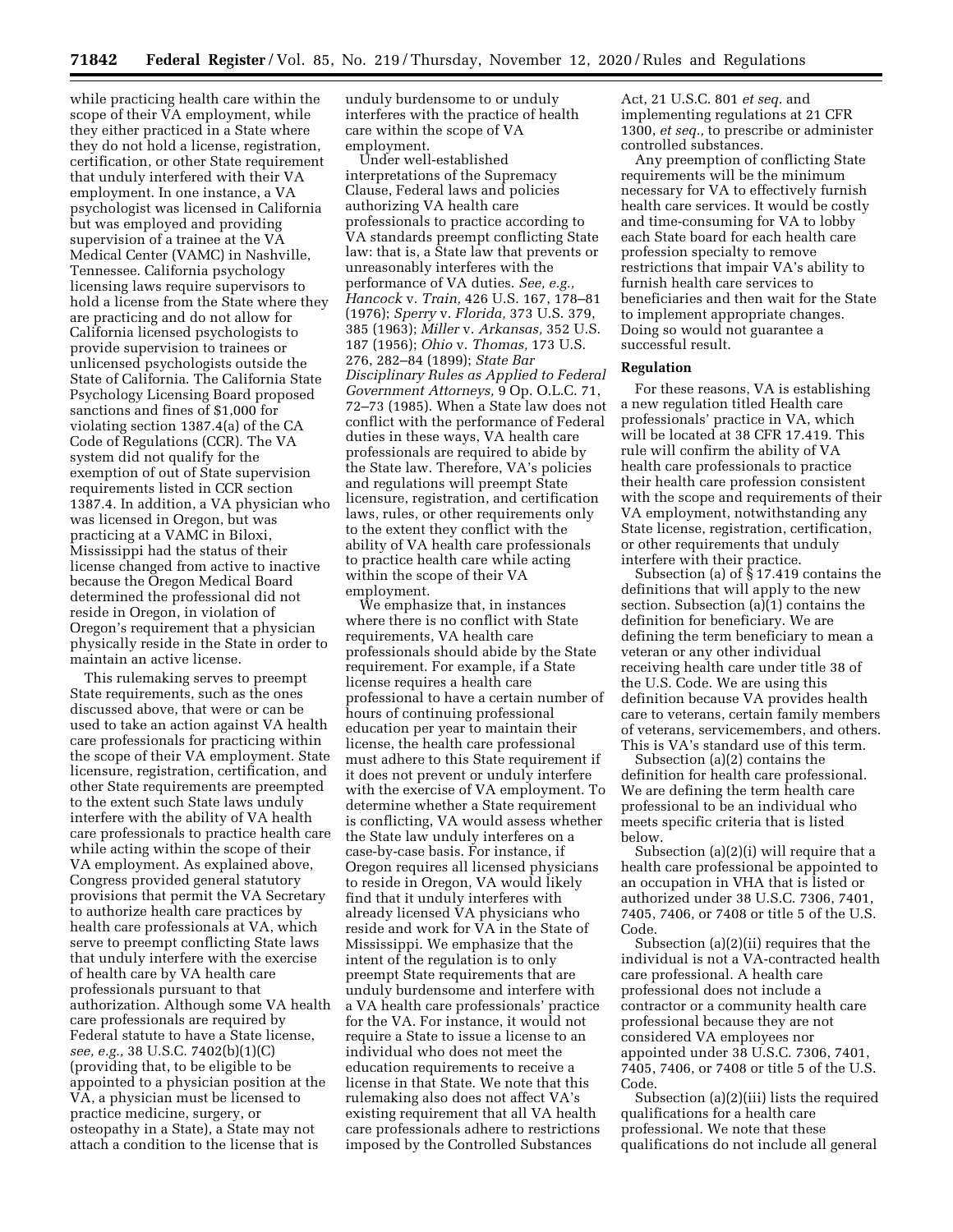qualifications for appointment, such as to hold a degree of doctor of medicine; these qualifications are related to licensure, registration, certification, or other State requirements.

Subsection (a)(2)(iii)(A) states that the health care professional must have an active, current, full, and unrestricted license, registration, certification, or satisfies another State requirement in a State to practice the health care specialty identified under 38 U.S.C. 7402(b). This standard ensures that VA health care professionals are qualified to practice their individual health care specialty if the specialty requires such credential.

Subsection (a)(2)(iii)(B) states that the individual has other qualifications as prescribed by the Secretary for one of the health care professions listed under 38 U.S.C. 7402(b). Some health care professionals appointed under 38 U.S.C. 7401(3) whose qualifications are listed in 38 U.S.C. 7402(b) are not required to meet State license, registration, certification, or other requirements and rely on the qualifications prescribed by the Secretary. Therefore, these individuals would be included in this subsection and required to have the qualifications prescribed by the Secretary for their health care profession.

Subsection (a)(2)(iii)(C) states that the individual is otherwise authorized by the Secretary to provide health care services. This would include those individuals who practice a health care profession that does not require a State license, registration, certification, or other requirement and is also not listed in 38 U.S.C. 7402(b), but is authorized by the Secretary to provide health care services.

Subsection (a)(2)(iii)(D) includes individuals who are trainees or may have a time limited appointment to finish clinicals or other requirements prior to being fully licensed. Therefore, the regulation will state that the individual is under the clinical supervision of a health care professional that meets the requirements listed in subsection  $(a)(2)(iii)(A)$ – $(C)$  and the individual must meet the requirements in subsection (a)(2)(iii)(D)(*i*) or  $(a)(2)(iii)(D)(ii)$ 

Subsection (a)(2)(iii)(D)(*i*) states that the individual is a health professions trainee appointed under 38 U.S.C. 7405 or 7406 participating in clinical or research training under supervision to satisfy program or degree requirements.

Subsection (a)(2)(iii)(D)(*ii*) states that the individual is a health care employee, appointed under title 5 of the U.S. Code, 38 U.S.C. 7401(1) or (3), or 38 U.S.C. 7405 for any category of

personnel described in 38 U.S.C. 7401(1) or (3) who must obtain an active, current, full and unrestricted licensure, registration, or certification or meet the qualification standards as defined by the Secretary within the specified time frame. These individuals have a time-limited appointment to obtain credentials. For example, marriage and family therapists require a certain number of supervised clinical post-graduate hours prior to receiving their license.

Lastly, as we previously discussed in this rulemaking, we are defining the term State in subsection (a)(3) as the term is defined in 38 U.S.C. 101(20), and also including political subdivisions of such States. This is consistent with the definition of State in 38 U.S.C. 1730C(f) which is VA's statutory authority to preempt State law when the covered health care professional is using telehealth to provide treatment to an individual under this title. We believe that it is important to define the term in the same way as it is defined for health care professionals practicing via telehealth so that way it is consistent regardless of whether the health care professional is practicing in-person or via telehealth. Moreover, as subdivisions of a State are granted legal authority from the State itself, it makes sense to subject entities created by a State, or authorized by a State to create themselves, to be subject to the same limitations and restrictions as the State itself.

Section 17.419(b) details that VA health care professionals must practice within the scope of their Federal employment irrespective of conflicting State requirements that would prevent or unduly interfere with the exercise of Federal duties. This provision confirms that VA health care professionals may furnish health care consistent with their VA employment obligations without fear of adverse action proposed or taken by any State. In order to clarify and make transparent how VA utilizes or intends to utilize our current statutory authority, we are providing a nonexhaustive list of examples.

The first example is listed in subsection (b)(1)(i). It states that a health care professional may practice their VA health care profession in any State irrespective of the State where they hold a valid license, registration, certification, or other qualification.

The second example is listed in subsection (b)(1)(ii). It states that a health care professional may practice their VA health care profession consistent with the VA national standard of practice as determined by VA. As previously explained, VA

intends to establish national standards of practice via VA policy.

A health care professional's practice within VA will continue to be subject to the limitations imposed by the Controlled Substances Act, 21 U.S.C. 801, *et seq.* and implementing regulations at 21 CFR 1300, *et seq.,* on the authority to prescribe or administer controlled substances, as well as any other limitations on the provision of VA care set forth in applicable Federal law and policy. This will ensure that professionals are still in compliance with critical laws concerning the prescribing and administering of controlled substances. This requirement is stated in subsection (b)(2).

Subsection (c) expressly states the intended preemptive effect of § 17.419, to ensure that conflicting State and local laws, rules, regulations, and requirements related to health care professionals' practice will have no force or effect when such professionals are practicing health care while working within the scope of their VA employment. In circumstances where there is a conflict between Federal and State law, Federal law would prevail in accordance with Article VI, clause 2, of the U.S. Constitution.

### **Executive Order 13132, Federalism**

Executive Order 13132 establishes principles for preemption of State law when it is implicated in rulemaking or proposed legislation. Where a Federal statute does not expressly preempt State law, agencies shall construe any authorization in the statute for the issuance of regulations as authorizing preemption of State law by rulemaking only when the exercise of State authority directly conflicts with the exercise of Federal authority or there is clear evidence to conclude that the Congress intended the agency to have the authority to preempt State law.

In this situation, the Federal statutes do not expressly preempt State laws; however, VA construes the authorization established in 38 U.S.C. 303, 501, and 7401–7464 as authorizing preemption because the exercise of State authority directly conflicts with the exercise of Federal authority under these statutes. Congress granted the Secretary express statutory authority to establish the qualifications for VA's health care professionals, determine the hours and conditions of employment, take disciplinary action against employees, and otherwise regulate the professional activities of those individuals. 38 U.S.C. 7401–7464. Specifically, section 7402(b) states that most health care professionals, after appointment by VA, must, among other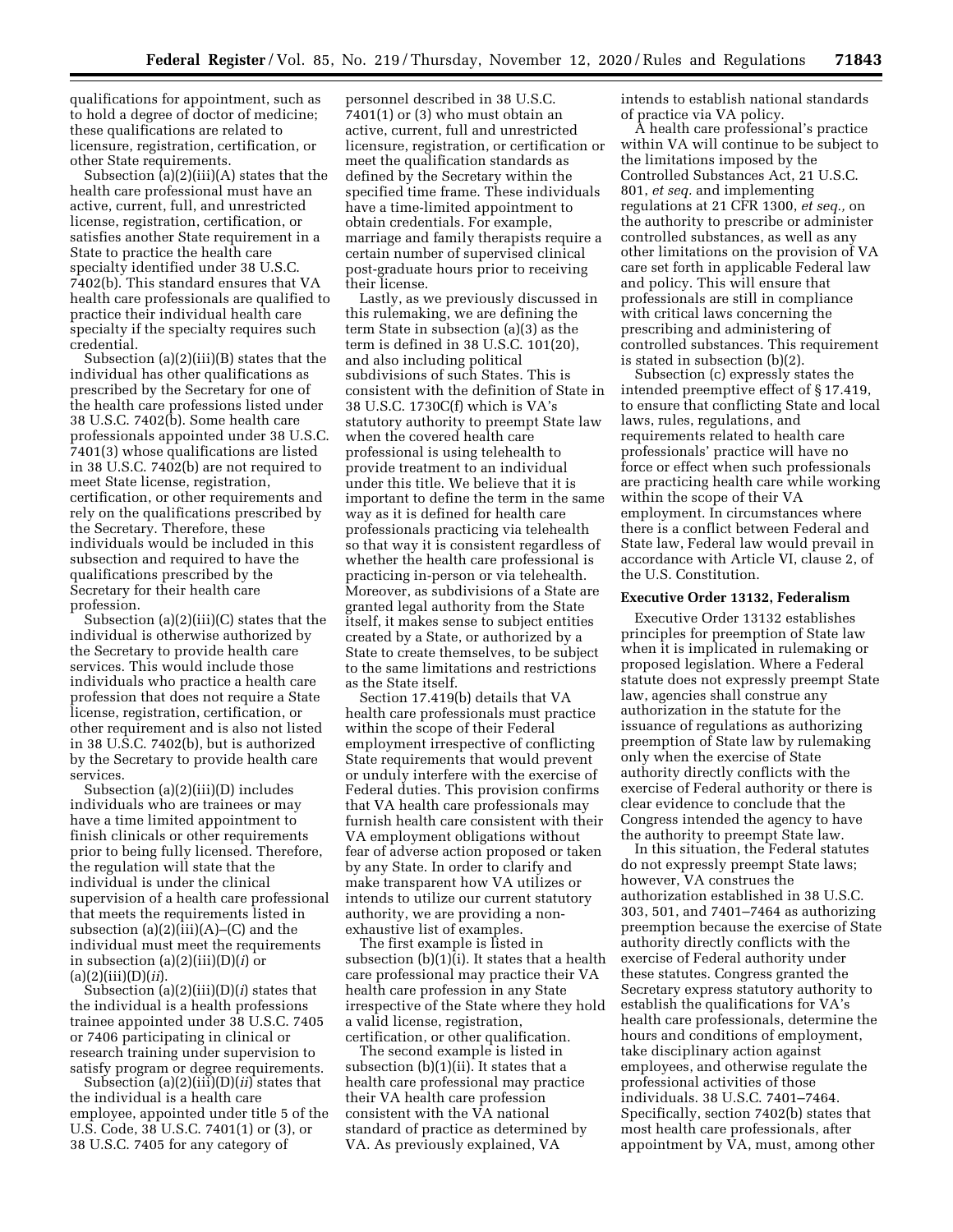requirements, be licensed, registered, or certified to practice their profession in a State. To that end, VA's regulations and policies will preempt any State law or action that conflicts with the exercise of Federal duties in providing health care at VA.

In addition, any regulatory preemption of State law must be restricted to the minimum level necessary to achieve the objectives of the statute pursuant to the regulations that are promulgated. In this rulemaking, State licensure, registration, and certification laws, rules, regulations, or other requirements are preempted only to the extent such State laws unduly interfere with the ability of VA health care professionals to practice health care while acting within the scope of their VA employment. Therefore, VA believes that the rulemaking is restricted to the minimum level necessary to achieve the objectives of the Federal statutes.

The Executive Order also requires an agency that is publishing a regulation that preempts State law to follow certain procedures. These procedures include: The agency consult with, to the extent practicable, the appropriate State and local officials in an effort to avoid conflicts between State law and Federally protected interests; and the agency provide all affected State and local officials notice and an opportunity for appropriate participation in the proceedings. For the reasons below, VA believes that it is not practicable to consult with the appropriate State and local officials prior to the publication of this rulemaking.

The National Emergency caused by COVID–19 has highlighted VA's acute need to quickly shift health care professionals across the country. As both private and VA medical facilities in different parts of the country reach or exceed capacity, VA must be able to mobilize its health care professionals across State lines to provide critical care for those in need. As explained in the Supplementary Information above, as of June 2020, a total of 1,893 staff have been mobilized to meet the needs of our facilities and Fourth Mission requests during the pandemic. VA deployed 877 staff to meet Federal Emergency Management Agency (FEMA) Mission requests, 420 health care professionals were deployed as DEMPS response, 414 employees were mobilized to cross level staffing needs within their Veterans Integrated Service Networks (VISN), 69 employees were mobilized to support needs in another VISN, and 113 Travel Nurse Corps staff responded specifically for COVID–19 staffing support. Given the speed in which it is required for our

health care professionals to go to these facilities and provide health care, it is also essential that the health care professionals can follow the same standards of practice irrespective of the location of the facility or the requirements of their individual State license. This is important because if multiple health care professionals, such as multiple registered nurses, licensed in different States are all sent to one VA medical facility to assist when there is a shortage of professionals, it would be difficult and cumbersome if they could not all perform the same duties and each supervising provider had to be briefed on the tasks each registered nurse could perform. In addition, not having a uniform national scope of practice could limit the tasks that the registered nurses could provide. This rulemaking will provide health care professionals an increased level of protection against adverse State actions while VA strives to increase access to high quality health care across the VA health care system during this National Emergency. It would be time consuming and contrary to the public health and safety to delay implementing this rulemaking until we consulted with State and local officials. For these reasons, it would be impractical to consult with State and local officials prior to the publication of this rulemaking.

We note that this rulemaking does not establish any national standards of practice; instead, VA will establish the national standards of practice via subregulatory guidance. VA will, to the extent practicable, make all efforts to engage with State and local officials when establishing the national standards of practice via subregulatory guidance. Also, this interim final rule will have a 60-day comment period that will allow State and local officials the opportunity to provide their input on the rule.

#### **Administrative Procedures Act**

An Agency may forgo notice and comment required under the Administrative Procedures Act (APA), 5 U.S.C. 553, if the agency for good cause finds that compliance would be impracticable, unnecessary, or contrary to the public interest. An agency may also bypass the APA's 30-day publication requirement if good cause exists. The Secretary of Veterans Affairs finds that there is good cause under the provisions of  $5 \text{ U}.\overline{S}.\overline{C}.\overline{5}53(b)(B)$  to publish this rule without prior opportunity for public comment because it would be impracticable and contrary to the public interest and finds that there is good cause under 5 U.S.C.

553(d)(3) to bypass its 30-day publication requirement for the same reasons as outlined above in the Federalism section, above.

In short, this rulemaking will provide health care professionals protection against adverse State actions while VA strives to increase access to high quality health care across the VA health care system during this National Emergency.

In addition to the needs discussed above regarding the National Emergency, it is also imperative that VA move its health care professionals across State lines in order to facilitate the implementation of the new EHR system immediately. VA implemented EHR at the first VA facility in October 2020 and additional sites are scheduled to have EHR implemented over the course of the next eight years. The next site is scheduled for implementation in Quarter 2 of Fiscal Year 2021 (*i.e.,*  between January to March 2021). Due to the implementation of the new EHR system, VA expects decreased productivity and reduced clinical staffing during training and other events surrounding EHR enactment. VA expects a productivity decrease of up to 30 percent for the 60 days before implementation and the 120 days after at each site. Any decrease in productivity could result in decreased access to health care for our Nation's veterans.

In order to support this anticipated productivity decrease, VA is engaging in a ''national supplement,'' where health care professionals from other VA medical facilities will be deployed to those VA medical facilities and VISNs that are undergoing EHR implementation. The national supplement would mitigate reduced access during EHR deployment activities, such as staff training, cutover, and other EHR implementation activities. Over the eight-year deployment timeline, the national supplement is estimated to have full time employee equivalents of approximately 60 nurses, 3 pharmacy technicians, 5 mental health and primary care providers, and other VA health care professionals. We note that the actual number of VA health care professionals deployed to each site will vary based on need. The national supplement will require VA health care professionals on a national level to practice health care in States where they do not hold a State license, registration, certification, or other requirement. In addition, VISNs will be providing local cross-leveling and intra-VISN staff deployments to support EHRM implementation activities. Put simply, in order to mitigate the decreased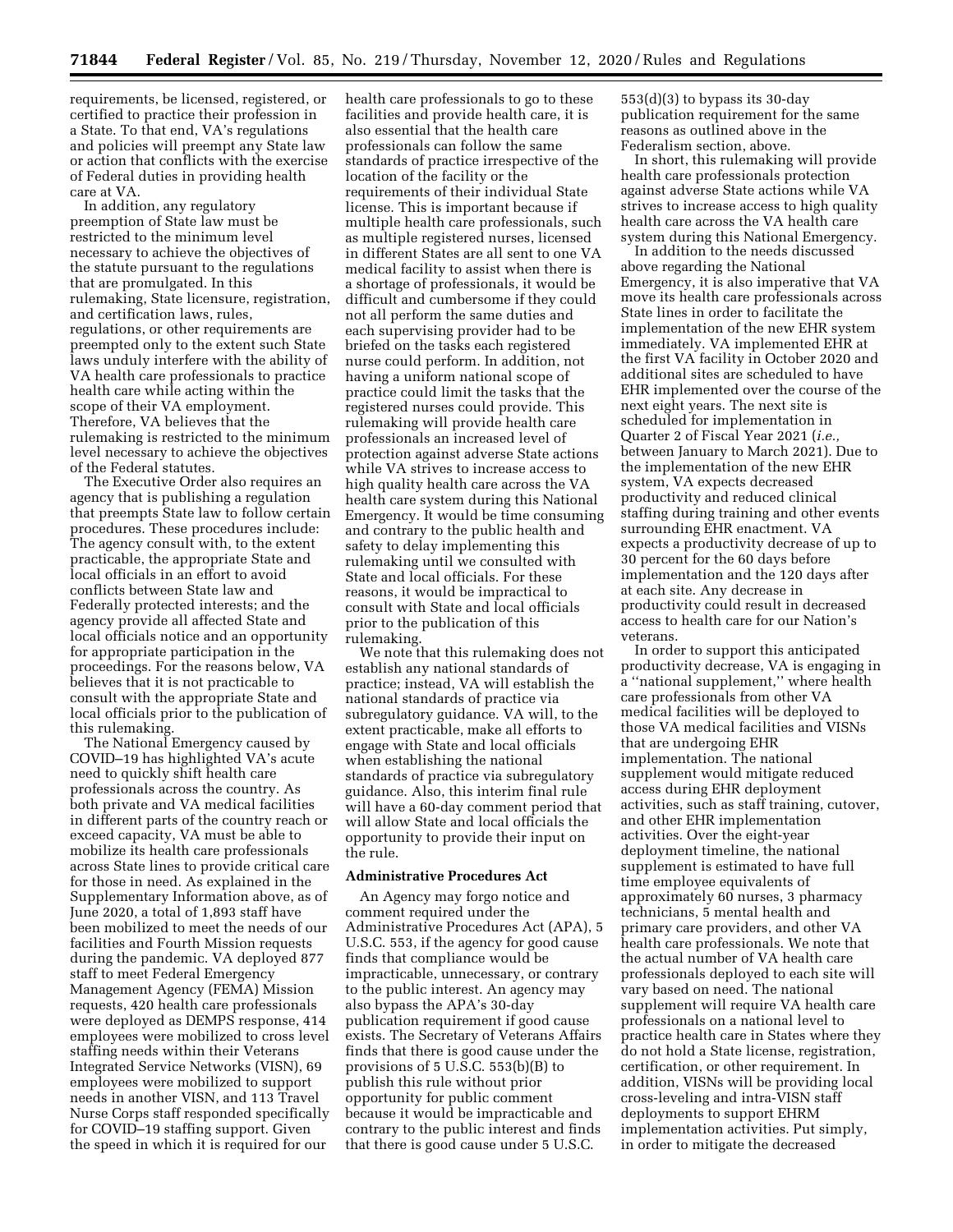productivity as a result of EHR implementation, VA must transfer VA health care professionals across the country to States where they do not hold a license, registration, certification, or other requirement to assist in training on the new system as well as to support patient care.

Therefore, it would be impracticable and contrary to the public health and safety to delay implementing this rulemaking until a full public noticeand-comment process is completed. This rulemaking will be effective upon publication in the **Federal Register**. As noted above, this interim final rule will have a 60-day comment period that will allow State and local officials the opportunity to provide their input on the rule, and VA will take those comments into consideration when deciding whether any modifications to this rule are warranted.

### **Paperwork Reduction Act**

This final rule contains no provisions constituting a collection of information under the Paperwork Reduction Act of 1995 (44 U.S.C. 3501–3521).

### **Regulatory Flexibility Act**

The Regulatory Flexibility Act, 5 U.S.C. 601–612, is not applicable to this rulemaking because a notice of proposed rulemaking is not required under 5 U.S.C. 553. 5 U.S.C. 601(2), 603(a), 604(a).

# **Executive Orders 12866, 13563, and 13771**

Executive Orders 12866 and 13563 direct agencies to assess the costs and benefits of available regulatory alternatives and, when regulation is necessary, to select regulatory approaches that maximize net benefits (including potential economic, environmental, public health and safety effects, and other advantages; distributive impacts; and equity). Executive Order 13563 (Improving Regulation and Regulatory Review) emphasizes the importance of quantifying both costs and benefits, reducing costs, harmonizing rules, and promoting flexibility. The Office of Information and Regulatory Affairs has determined that this rule is a significant regulatory action under Executive Order 12866.

VA's impact analysis can be found as a supporting document at *[http://](http://www.regulations.gov)  [www.regulations.gov,](http://www.regulations.gov)* usually within 48 hours after the rulemaking document is published. Additionally, a copy of the rulemaking and its impact analysis are available on VA's website at *[http://](http://www.va.gov/orpm/) [www.va.gov/orpm/,](http://www.va.gov/orpm/)* by following the link for ''VA Regulations Published

From FY 2004 Through Fiscal Year to Date.''

This interim final rule is not subject to the requirements of E.O. 13771 because this rule results in no more than *de minimis* costs.

#### **Unfunded Mandates**

The Unfunded Mandates Reform Act of 1995 requires, at 2 U.S.C. 1532, that agencies prepare an assessment of anticipated costs and benefits before issuing any rule that may result in the expenditure by State, local, and tribal governments, in the aggregate, or by the private sector, of \$100 million or more (adjusted annually for inflation) in any one year. This interim final rule will have no such effect on State, local, and tribal governments, or on the private sector.

### **Congressional Review Act**

Pursuant to the Congressional Review Act (5 U.S.C. 801 *et seq.*), the Office of Information and Regulatory Affairs designated this rule as not a major rule, as defined by 5 U.S.C. 804(2).

# **Catalog of Federal Domestic Assistance**

The Catalog of Federal Domestic Assistance numbers and titles for the programs affected by this document are: 64.007, Blind Rehabilitation Centers; 64.008, Veterans Domiciliary Care; 64.009, Veterans Medical Care Benefits; 64.010, Veterans Nursing Home Care; 64.011, Veterans Dental Care; 64.012, Veterans Prescription Service; 64.013, Veterans Prosthetic Appliances; 64.018, Sharing Specialized Medical Resources; 64.019, Veterans Rehabilitation Alcohol and Drug Dependence; 64.022, Veterans Home Based Primary Care; 64.039 CHAMPVA; 64.040 VHA Inpatient Medicine; 64.041 VHA Outpatient Specialty Care; 64.042 VHA Inpatient Surgery; 64.043 VHA Mental Health Residential; 64.044 VHA Home Care; 64.045 VHA Outpatient Ancillary Services; 64.046 VHA Inpatient Psychiatry; 64.047 VHA Primary Care; 64.048 VHA Mental Health Clinics; 64.049 VHA Community Living Center; and 64.050 VHA Diagnostic Care.

#### **List of Subjects in 38 CFR Part 17**

Administrative practice and procedure, Alcohol abuse, Alcoholism, Claims, Day care, Dental health, Drug abuse, Foreign relations, Government contracts, Grant programs-health, Grant programs-veterans, Health care, Health facilities, Health professions, Health records, Homeless, Medical and dental schools, Medical devices, Medical research, Mental health programs, Nursing homes, Reporting and recordkeeping requirements,

Scholarships and fellowships, Travel and transportation expenses, Veterans.

#### **Signing Authority**

The Secretary of Veterans Affairs, or designee, approved this document and authorized the undersigned to sign and submit the document to the Office of the Federal Register for publication electronically as an official document of the Department of Veterans Affairs. Brooks D. Tucker, Assistant Secretary for Congressional and Legislative Affairs, Performing the Delegable Duties of the Chief of Staff, Department of Veterans Affairs, approved this document on October 19, 2020, for publication.

#### **Consuela Benjamin,**

*Regulations Development Coordinator, Office of Regulation Policy & Management, Office of the Secretary, Department of Veterans Affairs.* 

For the reasons stated in the preamble, the Department of Veterans Affairs is amending 38 CFR part 17 as set forth below:

# **PART 17—MEDICAL**

■ 1. The authority citation for part 17 is amended by adding an entry for § 17.419 in numerical order to read in part as follows:

**Authority:** 38 U.S.C. 501, and as noted in specific sections.

\* \* \* \* \* Section 17.419 also issued under 38 U.S.C. 1701 (note), 7301, 7306, 7330A, 7401–7403, 7405, 7406, 7408).

■ 2. Add § 17.419 to read as follows:

### **§ 17.419 Health care professionals' practice in VA.**

\* \* \* \* \*

(a) *Definitions.* The following definitions apply to this section.

(1) *Beneficiary.* The term beneficiary means a veteran or any other individual receiving health care under title 38 of the United States Code.

(2) *Health care professional.* The term health care professional is an individual who:

(i) Is appointed to an occupation in the Veterans Health Administration that is listed in or authorized under 38 U.S.C. 7306, 7401, 7405, 7406, or 7408 or title 5 of the U.S. Code;

(ii) Is not a VA-contracted health care professional; and

(iii) Is qualified to provide health care as follows:

(A) Has an active, current, full, and unrestricted license, registration, certification, or satisfies another State requirement in a State;

(B) Has other qualifications as prescribed by the Secretary for one of